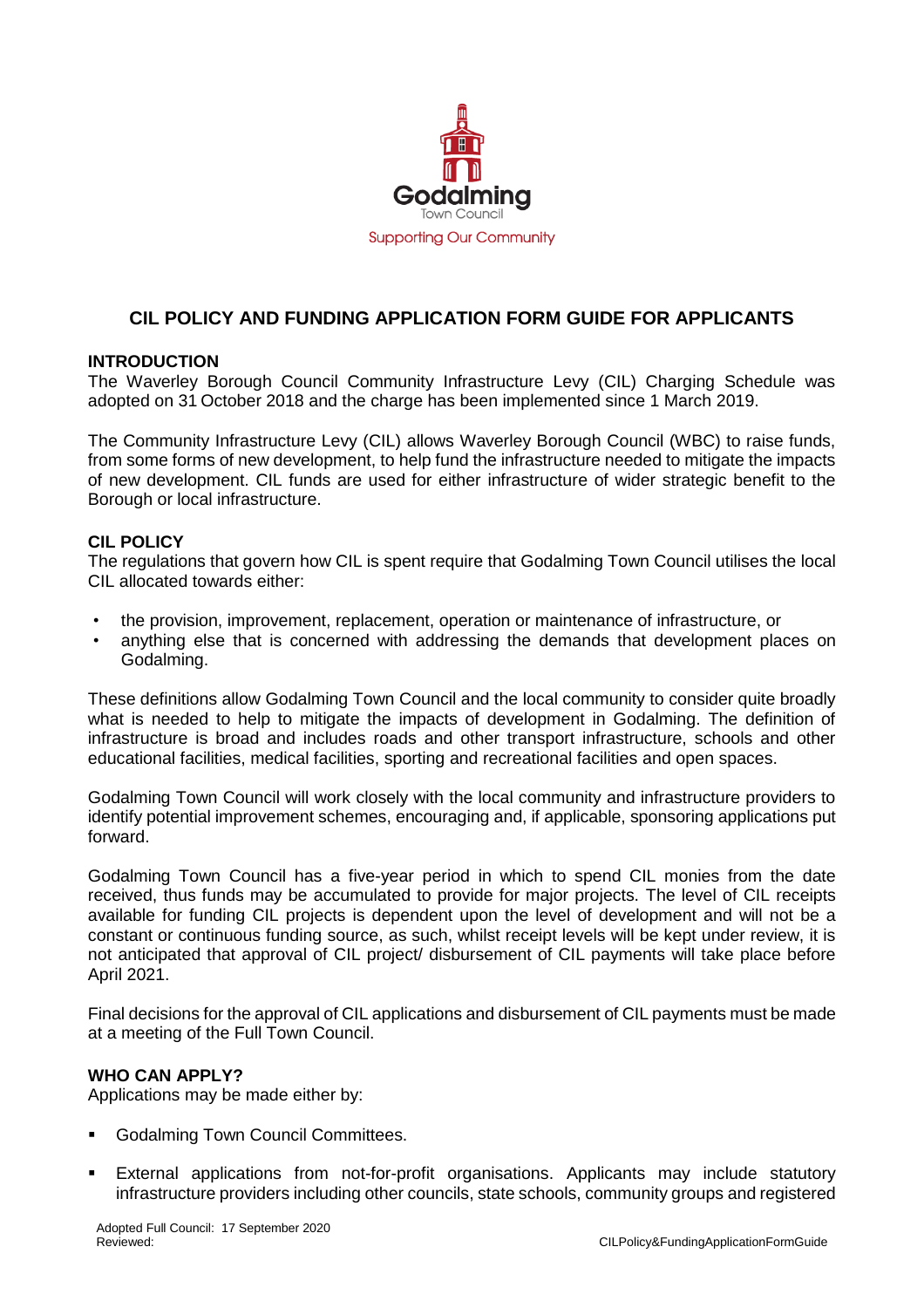charities. Applications by membership organisations must be able to demonstrate a wider community benefit. Given that CIL is public funding, any new or improved facilities should be accessible to a range of people within the community. Applications must be received from the delivery organisation, rather than an individual.

 Please note that if an external organisation has been granted CIL funds for a project it may not apply for further CIL funding, regardless of the project, until twelve months have elapsed since the previous award was granted.

## **WHAT IS NOT ELIGIBLE?**

- Projects that have been completed prior to an application being submitted.
- Ongoing revenue costs for a project.
- Annual maintenance or repair.
- Projects promoting a political party.
- Projects that conflict with existing Town Council policies.
- VAT that you can recover.

*Please note it may be determined that some projects are better funded through other funding sources.*

## **WHAT DOES A PROJECT NEED TO DEMONSTRATE?**

In addition to meeting the Government criteria for spend, the project should be able to show evidence of the following:

- a) addressing impacts created by new development;
- b) wider community benefit beyond just the benefits to the organisation submitting the application;
- c) deliverability: a clear delivery plan with robust governance;
- d) evidence of additional resources (people or money) available from partners to complement funding.

## **HOW MUCH CAN BE APPLY FOR?**

Applications can be made for full or part funding of a project. It is in the interests of Godalming Town Council to make CIL monies collected go further by availing of opportunities such as match funding. Applications for 100% funding are less likely to be supported. CIL funding should be the funding of last resort, with other funding sources having been considered first. If other forms of funding have been sought but unsuccessful, please provide details within the application. Evidence will be requested that other sources of funding have been sought. Where appropriate, with the approval of the validation panel, a letter of 'without prejudice in-principle support' may be offered to an applicant in support of applications to other funding sources.

## **COMPLETING THE APPLICATION FORM**

Applications forms should be emailed to: [office@godalming-tc.gov.uk](mailto:office@godalming-tc.gov.uk)

CIL applications will be validated by a panel consisting of three nominated councillors and the Town Clerk. If validated, applications will be passed for consideration by the Environment & Planning Committee. Applications approved by the Environment & Planning Committee will be forwarded to the Full Council for further consideration and prioritising against available and anticipated funds.

Dates of meetings of Godalming Town Council and its committees are available on the Godalming Town Council website [www.godalming-tc.gov.uk](http://www.godalming-tc.gov.uk/)

## **CIL FUNDING APPLICATION FORM GUIDE FOR APPLICANTS**

This guidance aims to provide assistance to those completing the Godalming Town Council CIL Funding Application Form. To discuss a potential project or for further guidance, please contact the Town Clerk at [townclerk@godalming-tc.gov.uk](mailto:townclerk@godalming-tc.gov.uk)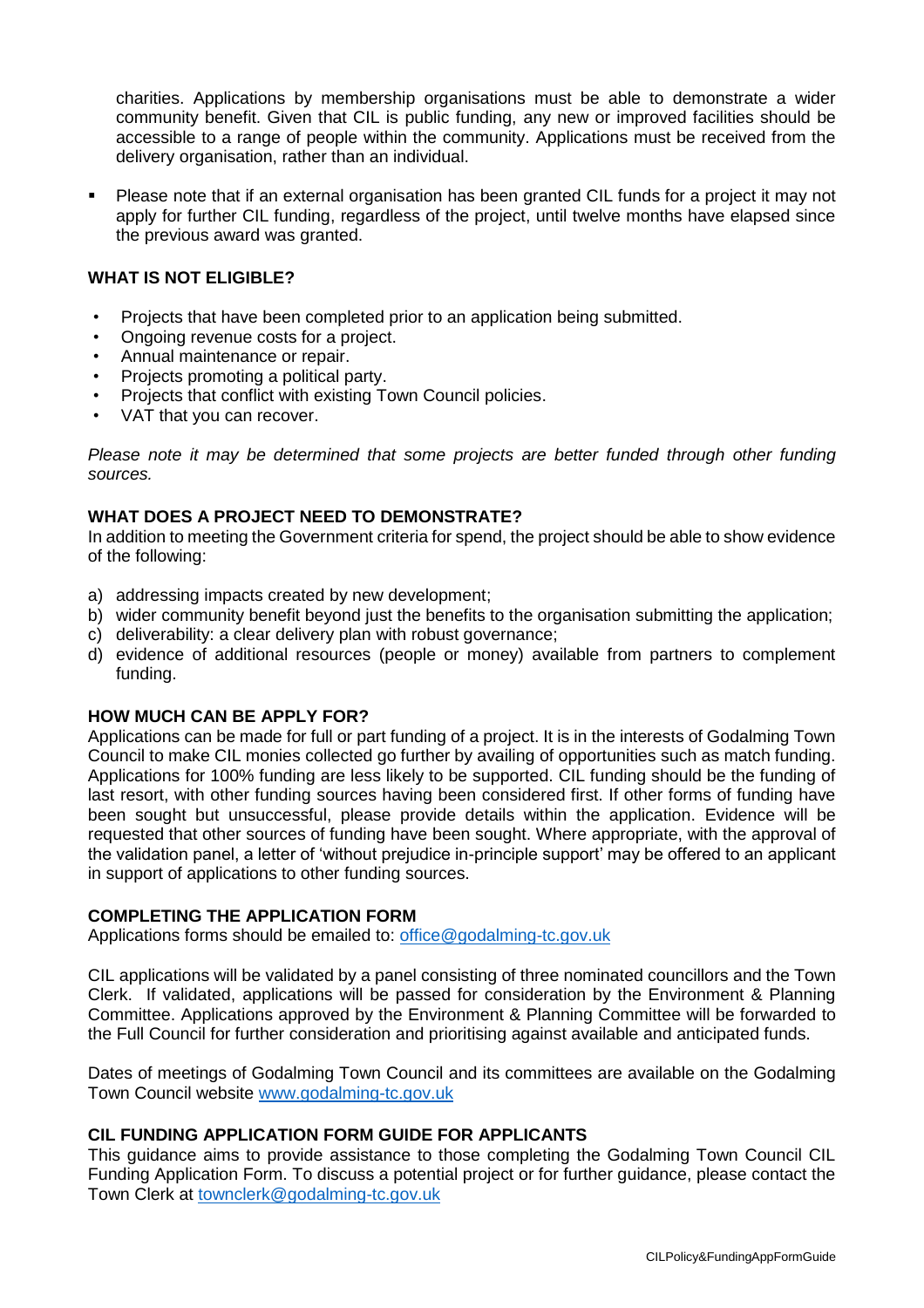## **COMPLETING THE FORM**

### **Questions 1-3** - Applicant organisation details

A named contact from all the organisation(s) involved will need to sign the declaration at the end of the form. All correspondence about the application will be sent to the main contact listed on the form.

**Questions 4-5** - Please provide information on the legal status of your organisation. The type of organisations that might be applying include:

- Godalming Town Council Committees
- Community or voluntary groups
- Community Interest Companies
- Charities or trusts
- Public sector organisations

If a registered charity, please provide the registration number. You must let us know if you are able to reclaim VAT as the Council will not cover the costs for VAT if they can be claimed back by the applicant. Failing to declare the ability to re-claim VAT will void the application at any stage.

**Question 6** - Please provide the address of the project, including postcode.

**Question 7** - Please give a description of the project, including why you are seeking the funding and details on how it would be used and the benefits it will bring.

**Questions 8-12** - Indicate the amount of money you are applying for. If there are multiple elements within an application, please prioritise these within your form. Let us know if there are any contributions from third parties - i.e. other organisations or grant schemes. Please show what contribution your organisation is putting into the project. You need to let us know if you are applying for funding from any other body and you must inform us if any applications are successful whilst this bid is being considered. Please let us know if the organisation has previously received CIL or other funding sources from either Waverley Borough Council or Godalming Town Council.

**Questions 13-14** - Please highlight the pressures that the project is addressing. Letters of support from within the local community are well received. Set out below are specific infrastructure pressures that have been identified within Godalming. These priorities have been identified in existing WBC infrastructure plans such as the: Godalming & Farncombe Neighbourhood Plan; Waverley Local Plan and the Waverley Infrastructure Delivery Plan. There will also be other local priorities in Godalming.

GODALMING proposed broad priorities:

- transport schemes including improved road, pedestrian, cycling, bridleway and safety schemes;
- improvements to open space, recreational and children's play space and facilities;
- youth provision;
- schemes to improve biodiversity;
- improvements to built community space; and
- flood and drainage improvements.

**Questions 15-16** - You must demonstrate that the project is deliverable and is able to be started within no longer than twenty-four months of the funding decision. You must also explain how longterm revenue commitments will be met in order to show that the project is sustainable in the long term.

**Questions 17-19** - If the organisation is not in the public sector, please provide a copy of the organisation's most recent audited accounts. This is to ensure that decision makers are aware of the level of unrestricted funds in the organisation's reserves. This information will be treated as confidential and will only be shared with Godalming Town Councillors for decision making purposes.